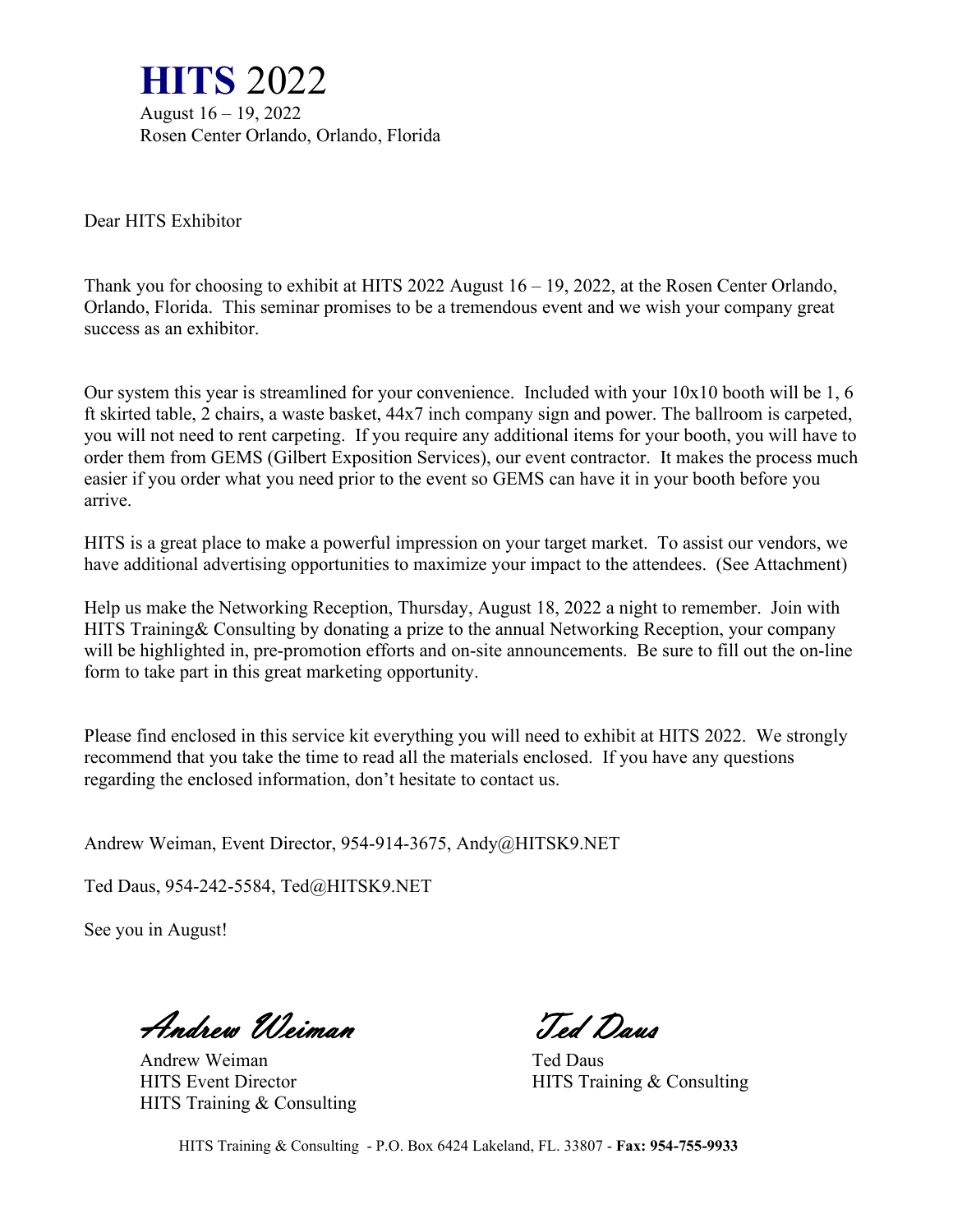# **HITS** 2022<br>August 16 – 19, 2022

Rosen Center Orlando, Orlando, Florida

### **Vendor General Information**

**HITS Training & Consulting P.O. Box 6424 Lakeland, FL. 33811 Tel. 863-529-5113 Andrew Weiman, Director of Operations**

**Rosen Center Orlando 9840 International Drive, Orlando, Florida 32819**

#### **MOVE-IN:**

| Monday, August 15, 2022  | <b>Contractor Move-In</b> | $8 \text{ am} - 5 \text{ pm}$ |
|--------------------------|---------------------------|-------------------------------|
| Tuesday, August 16, 2022 | Exhibitor Move - In       | $8 \text{ am } -5 \text{ pm}$ |

#### **SHOW HOURS:**

| Tuesday, August 16, 2022   | <b>Exhibits Open</b>                         | $6 \text{ pm } - 8 \text{ pm}$                         |
|----------------------------|----------------------------------------------|--------------------------------------------------------|
| Wednesday, August 17, 2022 | <b>Exhibits Open</b>                         | $8 \text{ am } -6:00 \text{ pm}$                       |
| Thursday, August 18, 2022  | <b>Exhibits Open</b><br>Networking Reception | $8 \text{ am} - 6:00 \text{ pm}$<br>7:30 pm $-9:30$ pm |
| <b>MOVE OUT:</b>           |                                              |                                                        |

| Friday, August 19, 2022 | <b>Exhibitor Move-Out</b> | $8 \text{ am} - 12 \text{ (noon)}$ |
|-------------------------|---------------------------|------------------------------------|
|                         | Contractor Move – Out     | $12 \text{ (noon)} - 5 \text{ pm}$ |

 All exhibit material must be removed from the hotel by 5 pm, Friday, August 19, 2022.

HITS Training & Consulting – P.O. Box 6424, Lakeland, FL. 33811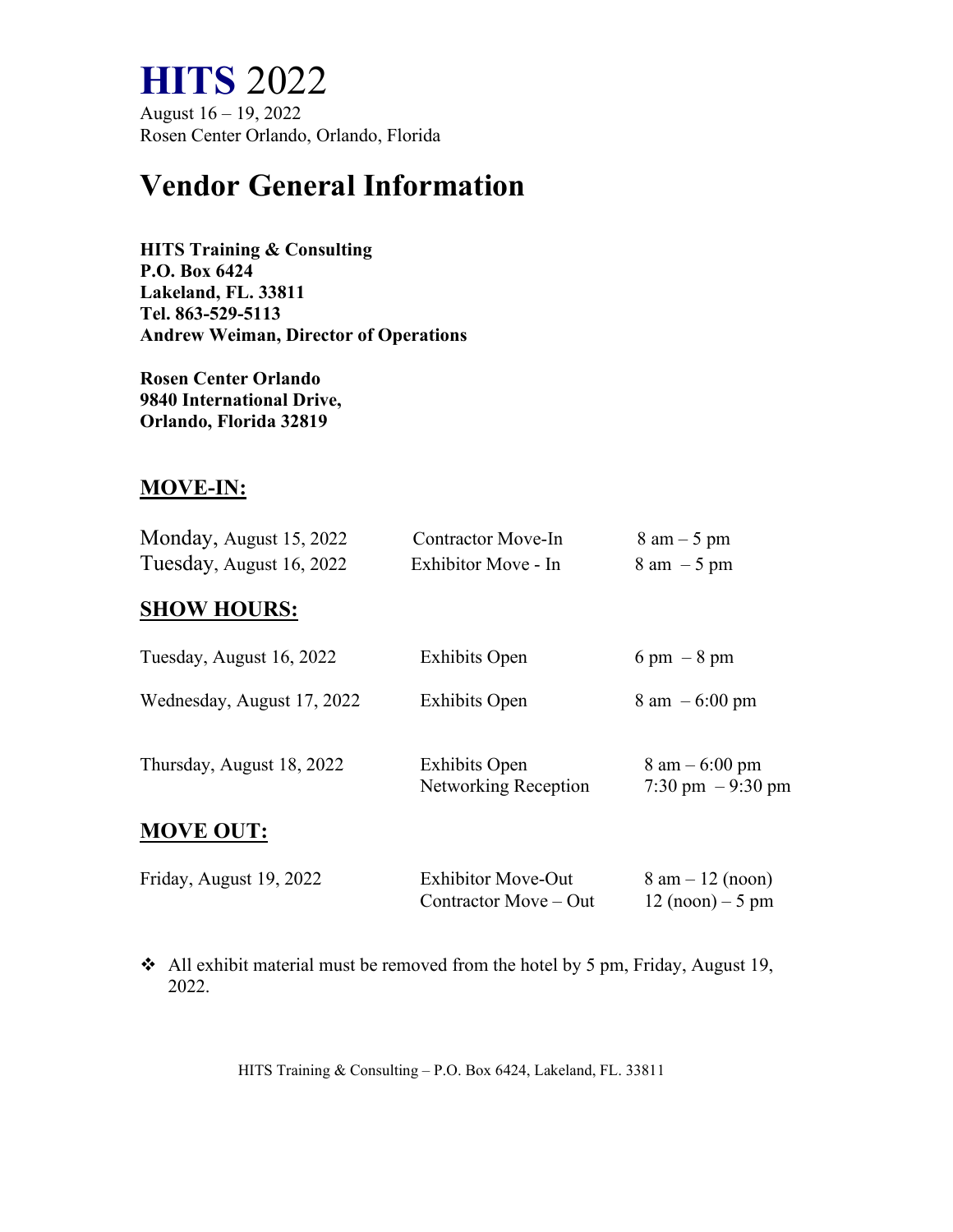**HITS** 2022<br>August 16 – 19, 2022 Rosen Center Orlando, Orlando, Florida.

#### **HELPFUL HINTS AND FRIENDLY REMINDERS**

Here are some tips to best maximize the value of your Exhibitor Services Manual

- *Read the Contract –* Please send it in as soon as possible. There are great booth locations this year, sign up early to get your perfect booth.
- $\triangleright$  *Shipping* When shipping your exhibit materials, you have two options. (Please research and evaluate your options carefully)
	- o Ship to the hotel There will be a cost for the hotel to accept your materials and deliver them to your booth space.
	- o Ship to GEMS (Gilbert Exposition Management Services) There is also a charge to ship your materials to GEMS. This charge will include delivery to your booth.
- *Advertising and Promotion –* Have you taken advantage of all the advertising and promotional opportunities available? This will not only be a great way to complement your exhibit space, but will also heighten your brand awareness, and maximize your exhibiting experience.
- *Remember* The earlier you sign-up to be a vendor at HITS 2022 the more your company name, logo, or ad is included in our advertising. Don't delay and miss valuable advertising opportunities.
- *Raffle*  Fill out the Raffle form and send it back early to maximize your product exposure. Your products will be marketed to all attendees at the event, prior to the event on our website and in our social media and web-based advertising. Winners will be chosen through the week, and some of the prizes will be presented during our networking reception.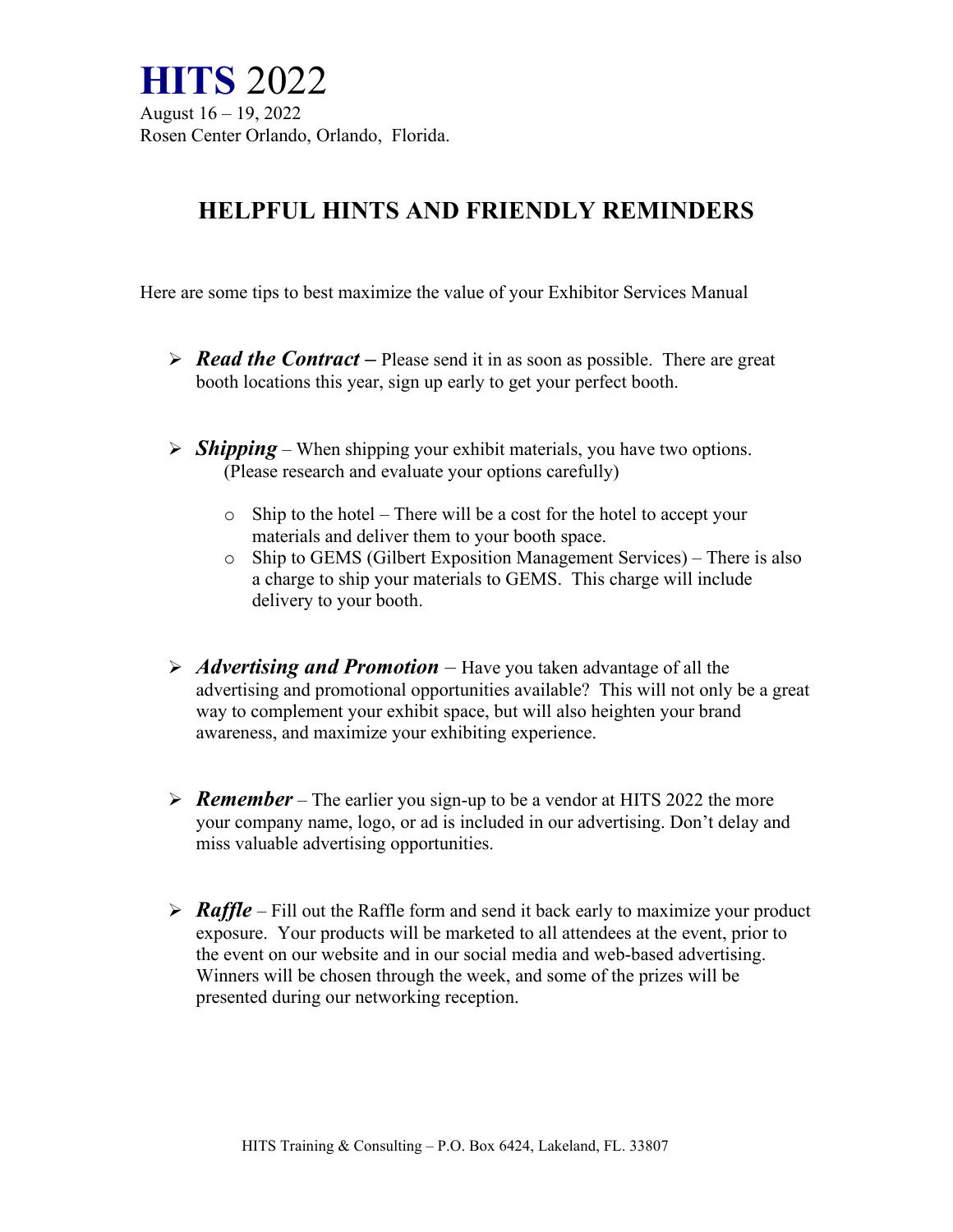

Rosen Center Orlando, Orlando, Florida

# **HITS 2022**

Welcome to HITS 2022, brought to you by HITS Training & Consulting. Please take a few moments to read the following information.

#### **Prohibition Against Live Ammunition, Ordinance, Devices, Canines**

Any equipment on display during the exhibition portion of HITS including but not limited to, firearms, diversionary devices, aerosol-based weapons and ammunition, must not contain any live ammunition at any time. **THERE ARE NO EXCEPTIONS.** Staff from HITS Training & Consulting will be monitoring the exhibit hall to enforce this prohibition. Any violations will result in the closing of the violating exhibit, immediate removal of the exhibit personnel from the exhibit hall, and may result in the confiscation of the equipment in violation. All firearms displayed or taken into the exhibit center, including any item designed for or capable of launching a projectile must be rendered non-functional either by installing a non-removable trigger lock or by removing the firing pin. All ammunition, munitions, and pyrotechnic products and chemical agent devices must be inert or dummy replicas. The host hotel, Rosen Center Orlando does allow canines in the hotel, subject to a \$150.00 cleaning fee. HITS discourages vendors from bringing canines to the vendor hall. Strict adherence to these guidelines will be enforced.

#### **Special Events**

**Vendor Appreciation Night** All HITS participants are invited to the Vendor Appreciation night on Tuesday, August 16, 2022 in the exhibit area. It will feature attendee registration and free drinks.

**Networking Reception** All HITS 2022 participants are invited to the networking reception, on Thursday August 18, 2022 in the exhibit area. It will feature an open bar between 7:30 pm and 9:30 pm. Exhibits are encouraged to remain open during the event.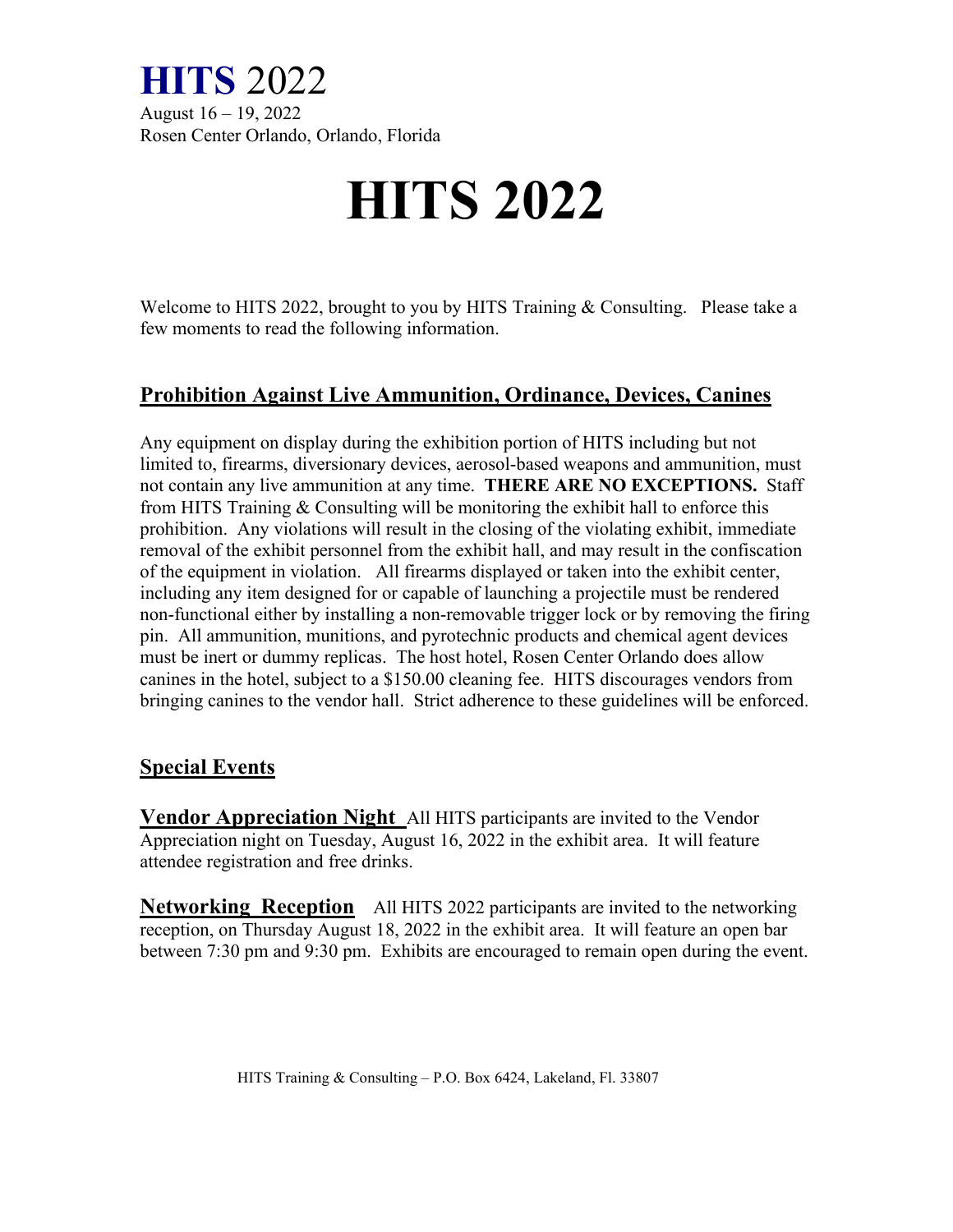# **H I T S** 2022 2022 Contract for<br>August 16 - 19, 2022<br>Exhibit Space

August 16 - 19, 2022 Rosen Center Orlando, Orlando, Florida

| Exhibitor name:                                                |                                                                                                                                                                                                                                                                                                                                                                     |
|----------------------------------------------------------------|---------------------------------------------------------------------------------------------------------------------------------------------------------------------------------------------------------------------------------------------------------------------------------------------------------------------------------------------------------------------|
|                                                                |                                                                                                                                                                                                                                                                                                                                                                     |
|                                                                | Firms from which you prefer to be separated: ___________________________________                                                                                                                                                                                                                                                                                    |
| Complete, sign and email to                                    | <b>Exhibit Space Rental Fee:</b><br>Premium Package - \$1495.00 _______<br>Vehicle Exhibit - \$1495.00                                                                                                                                                                                                                                                              |
| Jeff.Barrett@HITSK9.NET<br>HITS Training & Consulting          | Less deposit 50% of fee (Due with contract)<br>Balance Due: February 1, 2022 \$<br>The remaining balance is due date stated above. Cancellations                                                                                                                                                                                                                    |
| 303 Kerneywood St.<br>Lakeland, FL, 33803<br>Tel: 863-529-5113 | made after balance due date will not be refundable.<br><b>Booth Choice:</b> $1^{st}$ # 2 <sup>nd</sup> # 3 <sup>rd</sup> #<br>(we cannot guarantee that you will be allocated one of your<br>selections)                                                                                                                                                            |
| Make Checks payable to<br>HITS Training & Consulting           |                                                                                                                                                                                                                                                                                                                                                                     |
|                                                                |                                                                                                                                                                                                                                                                                                                                                                     |
|                                                                | Company name:                                                                                                                                                                                                                                                                                                                                                       |
|                                                                |                                                                                                                                                                                                                                                                                                                                                                     |
|                                                                |                                                                                                                                                                                                                                                                                                                                                                     |
|                                                                |                                                                                                                                                                                                                                                                                                                                                                     |
|                                                                | E-Mail: Web Site:                                                                                                                                                                                                                                                                                                                                                   |
| Method of Payment Check $\Box$                                 | Credit Card $\Box$                                                                                                                                                                                                                                                                                                                                                  |
|                                                                |                                                                                                                                                                                                                                                                                                                                                                     |
|                                                                | Billing Address if different from above:                                                                                                                                                                                                                                                                                                                            |
| Visa<br>Master Card                                            | AMEX                                                                                                                                                                                                                                                                                                                                                                |
| Contract Authorized by duly authorized representative.         |                                                                                                                                                                                                                                                                                                                                                                     |
|                                                                |                                                                                                                                                                                                                                                                                                                                                                     |
|                                                                |                                                                                                                                                                                                                                                                                                                                                                     |
|                                                                | By signing this contract, I acknowledge reading and fully understanding all rules and regulations governing HITS as<br>printed on the reverse side hereof and which are part of this contract. I agree to abide by all these rules and regulations<br>and acknowledge that acceptance of this by HITS Training & Consulting constitutes a legally binding contract. |
| $E which is Chapson condition \frac{1}{2}.$                    | DO NOT WRITE IN THIS SECTION<br>Date Rec.                                                                                                                                                                                                                                                                                                                           |

|                         | DO NOT WRITE IN THIS SECTION | Date Rec. |
|-------------------------|------------------------------|-----------|
| Exhibit Space assigned: | Authorization:               |           |
| Payment Record:         | Total Billing \$             |           |
|                         | Deposit                      |           |
|                         | Balance                      |           |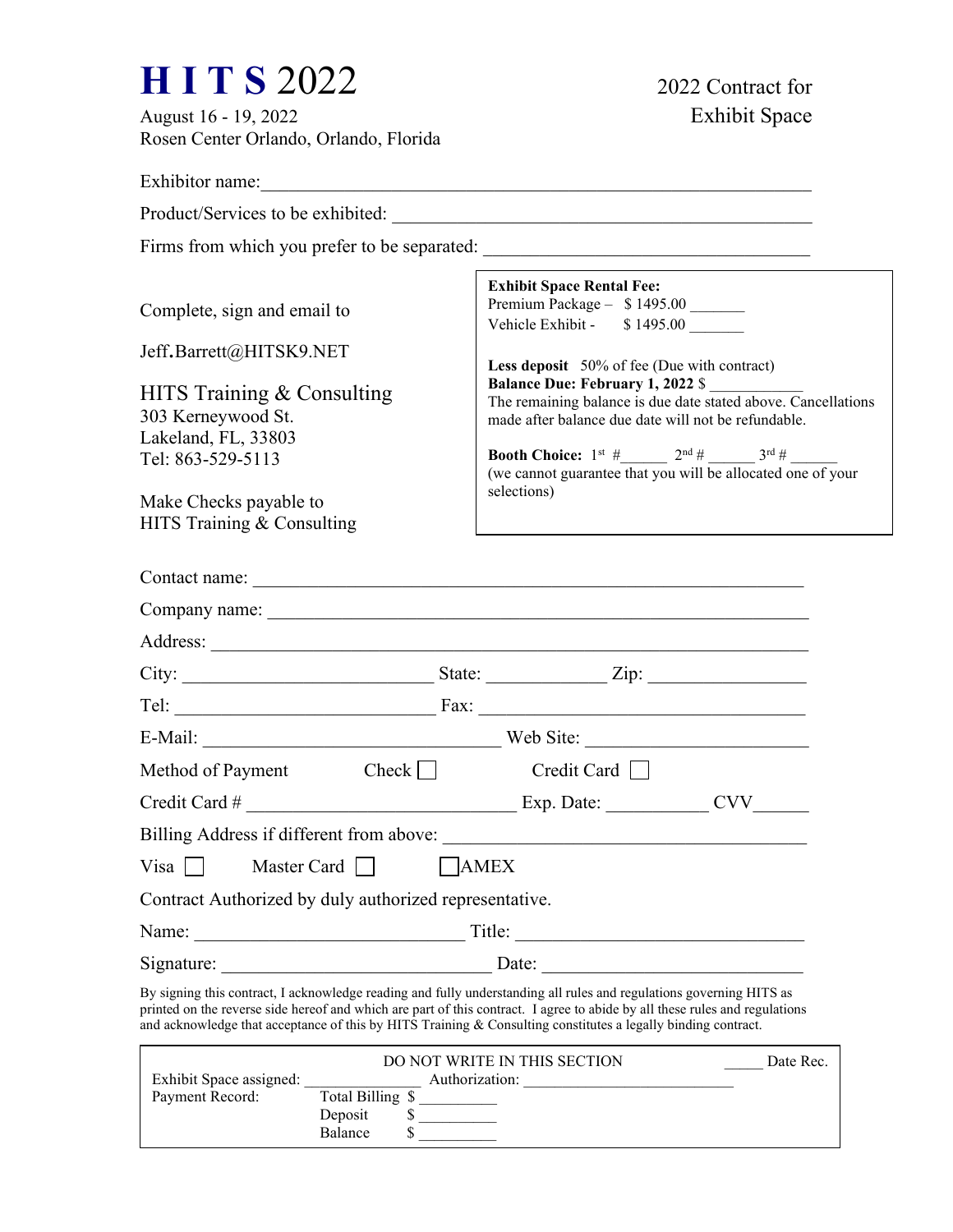## **H I T S TERMS AND CONDITIONS**

- 1. **PAYMENT OF EXHIBIT SPACE RENTAL FEE** A non-refundable deposit of \$747.50 per booth must accompany the CONTRACT FOR EXHIBIT SPACE in order to hold exhibit space. Make checks payable to: HITS TRAINING & CONSULTING. Balance of exhibit space rental fee is due on date stated on front page. For bookings made less than 6 months prior to the opening day of the event, full payment of the exhibit space rental fee must accompany the CONTRACT FOR EXHIBIT SPACE. Failure to comply with the above payment terms will result in the cancellation of the CONTRACT FOR EXHIBIT SPACE and forfeiture of all money paid.
- 2. **CANCELLATION AND REFUND** Cancellation by the Exhibitor for any reason, prior to the balance due date above, will result in forfeiture of all money paid by the Exhibitor. If the cancelled exhibit space can be rented to another Exhibitor, and the exhibit hall is sold out, the exhibit space rental fee, less deposit money paid, any discounts given, advertising costs, and expenses incurred, will be refunded. Cancellation after the balance due date above will result in the forfeiture of all money paid by the Exhibitor, and no refund will be made. Notice of cancellation must be made in writing.
- 3. **ASSIGNMENT OF EXHIBIT SPACE** Exhibit Space will be allocated on a first come first reserved basis. Space reservations will be confirmed upon receipt of an executed contract signed by a duly authorized representative of the Exhibitor, and payment required at the time of reservation. Exhibitor agrees not to assign, sublet, or share any portion of exhibit space. HITS Management reserves the right to assign and/or reassign the Exhibitor to booth space other than that requested by the Exhibitor, and to rearrange the exhibit hall.
- 4. **OCCUPANCY OF SPACE** Only one exhibitor as listed on the front of this contract may occupy the exhibit space. Exhibitor agrees not to assign, sublease, or otherwise share all or any portion of the contracted exhibit space to or with any other party except a wholly owned subsidiary, or firms for which the Exhibitor is the sole distributor or world wide agent. Exhibitor agrees not to display the products, literature, or advertising of any company other than that listed on the front of this contract.
- 5. **FIREARMS, AMMUNITION, MUNITIONS, PYROTECHNIC DEVICES, AND CHEMICAL AGENTS OR CANINES.** All firearms displayed or taken into the exhibition center, including any item designed for and capable of launching a projectile must be rendered non-functional either by installing a non-removable trigger lock or by removing the firing pin. All ammunition, munitions, and pyrotechnic products and chemical agent devices must be inert or dummy replicas. All devices designed for and/or capable of launching must be rendered non-functional. No canines are allowed in Vendor Hall.
- 6. **INSTALLATION AND DISMANTLING OF EXHIBITS** Exhibit installation time is between 8:00 am and 5:00 pm. On August 16, 2022. Exhibitor agrees that and 5:00 pm. On August 16, 2022. Exhibitor agrees that all materials must be removed from the exhibit area before services to be displayed, exhibited, or promoted do<br>all materials must be removed from the exhibit area before set displayed the chiesting of the published 11:00 am on Friday August 19, 2022 .
- 7. **FURNISHINGS AND DECORATION** Exhibitors who need furnishings and decorations such as carpet, tables, chairs, etc. may rent this equipment from the Official Exhibition Services contractor in advance of the event and on-site. Exhibitors who intend to use a Non-Official Service Contractor must notify the Official Contractor in writing in advance of exhibition, and provide the Official Service Contractor with proof of general liability insurance.

**LABOR** Except for Exhibitors who will use Non-Official Service Contractors, all Exhibitors who require the use of labor for hire for the purpose of erecting, assembling, and disassembling their exhibit must contract with the Official Service Contractor for labor. Exhibitors using Non-Official Service Contractor agree that all labor for hire personnel have the appropriate labor authorization, such as a union card, which authorizes them to perform specific trade work, and that appropriate authorization conforms to the local custom of the event jurisdiction and/or the labor pool of the Official Contractor. The Official Service Contractor shall have jurisdiction in matters related to Non-Official Labor personnel.

9. **CLEANING** HITS will provide janitorial services during the exhibition for aisles only. Exhibitors who desire cleaning and janitorial services inside a booth should contact the Official Service Contractor for services.

10. **SECURITY** Overnight security will be provided at the exhibit area. Security will begin at the end of the last event of the day and end at 7:00am. By providing this security, HITS Training & Consulting, their agents and representatives assume no liability for any loss, theft, damage, injury, or death prior to, during, or after the exhibition. Final responsibility for security and protection of Exhibitor personnel, displays, equipment, and materials shall be with the Exhibitor.

11. **LIMITS OF LIABILITY** HITS Training & Consulting, Their officers directors, agents, representatives, employees, and contractor vendors shall not be responsible and shall be held harmless for any loss, injury, or death resulting from any incident, fire, theft, or any cause whatsoever, including but not limited to accident or injury to Exhibitor property, Exhibitor demonstration participants, their employees, agents, guests, the public, and others, prior to, during, or after the exhibition. Exhibitor assumes the entire responsibility and herby agrees to protect, indemnify, defend, and hold harmless HITS Training & Consulting, its officers, directors, employees, and agents, against all claims, losses, and damages to persons and property, governmental charges or fines, and attorney fees arising out of, or caused by Exhibitor installation, dismantling, removal, maintenance, occupancy, or use of the exhibition premises or any part thereof, including any outside exhibition or demonstration areas. Exhibitor also acknowledges that HITS Training & Consulting their officers, directors, employees, and agents do not carry insurance for Exhibitor property or person, nor will any of the above named be responsible for providing or arranging for such insurance.

12. **GENERAL RESTRICTIONS** Only law enforcement, military, and security products and services and canine related products and services may be displayed and exhibited, and HITS Training & Consulting reserves the right to deny space to an Exhibitor if the booth personnel, products and/or not directly meet the objectives of the exhibition. All demonstrations must be confined to the limits of the contracted exhibit space and/or the Demonstration area outside of the exhibit area. Aisles must be kept clear. Advertising material, literature, samples, and giveaways may only be distributed within the confines of the contracted exhibit space. HITS Training & Consulting reserve the right to impose limitations on visual and noise levels, and any method of operation which becomes objectionable. Helium balloons and adhesive

backed signs are not permitted in the exhibit hall. No signs will be affixed with pins, nails, tape, tacks, or adhesives of any kind to walls, windows, doors, or any other surface in or out of the exhibit hall. This agreement is subject to all terms and conditions contained in the lease between the exhibition facility and HITS Training & Consulting. In the event of inconsistencies or omissions in the respective leases, the terms of the exhibition facility lease will control. In the event of any violation of these Terms and Conditions by the Exhibitor, HITS Training & Consulting reserves the right, at their discretion, to close the Exhibitors display, and remove the Exhibitor's display and equipment from the exhibit hall. The exhibitor will forfeit all monies paid, and be responsible for any and all charges associated with the above action.

13. **TERMINATION OF EXHIBITION** Should HITS Training & Consulting be prevented, in the sole judgment of HITS Training & Consulting, from holding the exhibition as a result of war, riot, strike, picketing, boycott, embargo, injunctions, emergency declared by governmental agency, damage to building, or any other act, incident, or circumstance beyond the control of HITS Training & Consulting, this CONTRACT FOR EXHIBIT SPACE may be terminated. In the event this contract is terminated, HITS Training & Consulting will have no liability for any Exhibitor financial loss or damage, and no financial obligation to the Exhibitor except to refund a pro-rated share of total exhibit space rental fees after deduction for all costs and expenses incurred by HITS Training & Consulting, and a reserve for claims. Exhibitor herby waives all claims for loss or damage as a result of termination.

#### 14. **AMENDMENTS TO TERMS AND**

**CONDITIONS** HITS Training & Consulting, at its discretion, may make changes, amendments, or additions to the Terms and Conditions of this contract between HITS Training & Consulting and the Exhibitor. Any changes, amendments, or additions shall be binding on the Exhibitor. The ruling of HITS Training & Consulting shall be final in all instances with regard to use of the exhibit space.

15. **JURISDICTION** For the purposes of this agreement, the parties agree that this agreement was entered into in the State of Florida and that the construction and interpretation of this agreement shall at all times and in all respects be governed by the laws of the State of Florida.

**16. Vehicles and/or other Exhibits**- Each vehicle and/or other item not displayed in a designated booth space will be assigned a positon in the exhibition center by HITS Training & Consulting. Companies choosing to display a vehicle or other item agrees to pay HITS Training & Consulting the cost of space rental. The cost of each vehicle and/or other exhibit will be \$1,495.00

**17.** At any time, HITS TAC reserves the right to refuse attendance to any vendor with a Felony conviction or any criminal/civil background that may cast a disparaging image on HITS TAC and its event. The interpretation of disparaging image is at the complete discretion of HITS TAC. Once the impermissible background is discovered HITS will refund any funds paid for the booth to HITS TAC and will not be responsible for any additional costs.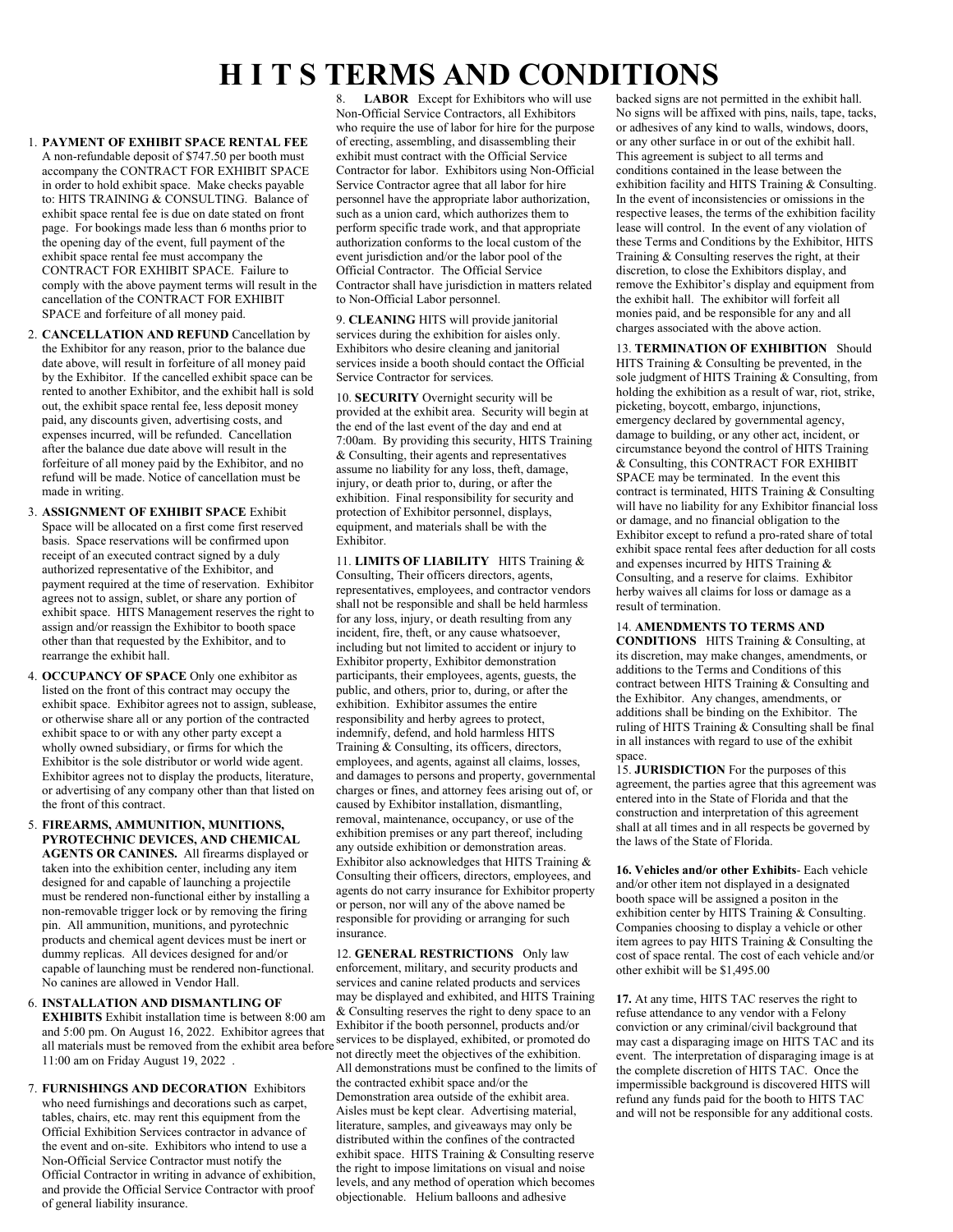2022 HITS Rosen Centre - Orlando, Florida **EXIT EXIT EXIT EXIT EXIT** ਸ਼ਾ VEHICLE 505 |507 |509 | \*\* |507 |509 |\*\* |507 10' 15' **EXIT** 10' 510 516 518 520 526 500 |502 |504 |506 |508 |510 | |516 |518 |520 |522 |524 |526 | 15' 义 411 417 419 421 427 401 |403 |405 |407 |409 |411 | '<sup>o</sup> |417 |419 |421 |423 |425 |427 | B 10'VEHICLE 10' 15' 313 400 |402 |404 |406 |408 | |313 |418 |420 |422 |424 | 10' 20' 301 |305 |307 |309 |311 | |319 |321 |323 |325 | **EXIT** EXIT 20' 10' 213 326 300 302 304 306 308 | 213 | 318 320 322 324 326 | ⊂<br>⊾EXIT EXIT  $\overline{\smash{\big)}\ 227}$  15'  $10'$  201 10'  $20'$  10'  $\frac{1}{219}$ 201 |203 |205 |207 |209 | ' $\sim$  |  $\sim$   $\sim$  | ' $\sim$  |219 |221 |223 |225 |227 | रो 20'  $\forall$ 10' 113 200 |202 |204 |206 |208 | |113 |218 |220 |222 |224 | VEHICLE 20' 15' 101 103 105 107 109 119 121 123 125 20' 10' 10' **ENTRANCE ENTRANCE** 0' 5' 10' 20' 30' **Grand Ballroom C-E** 85-10x10 booths 3-20x20 booths 3-10x15 vehicle spaces

Aisle widths as noted Rev. 3/19/21

**GILBERT EXPOSITION MANAGEMED** "...A Cut Above The Restl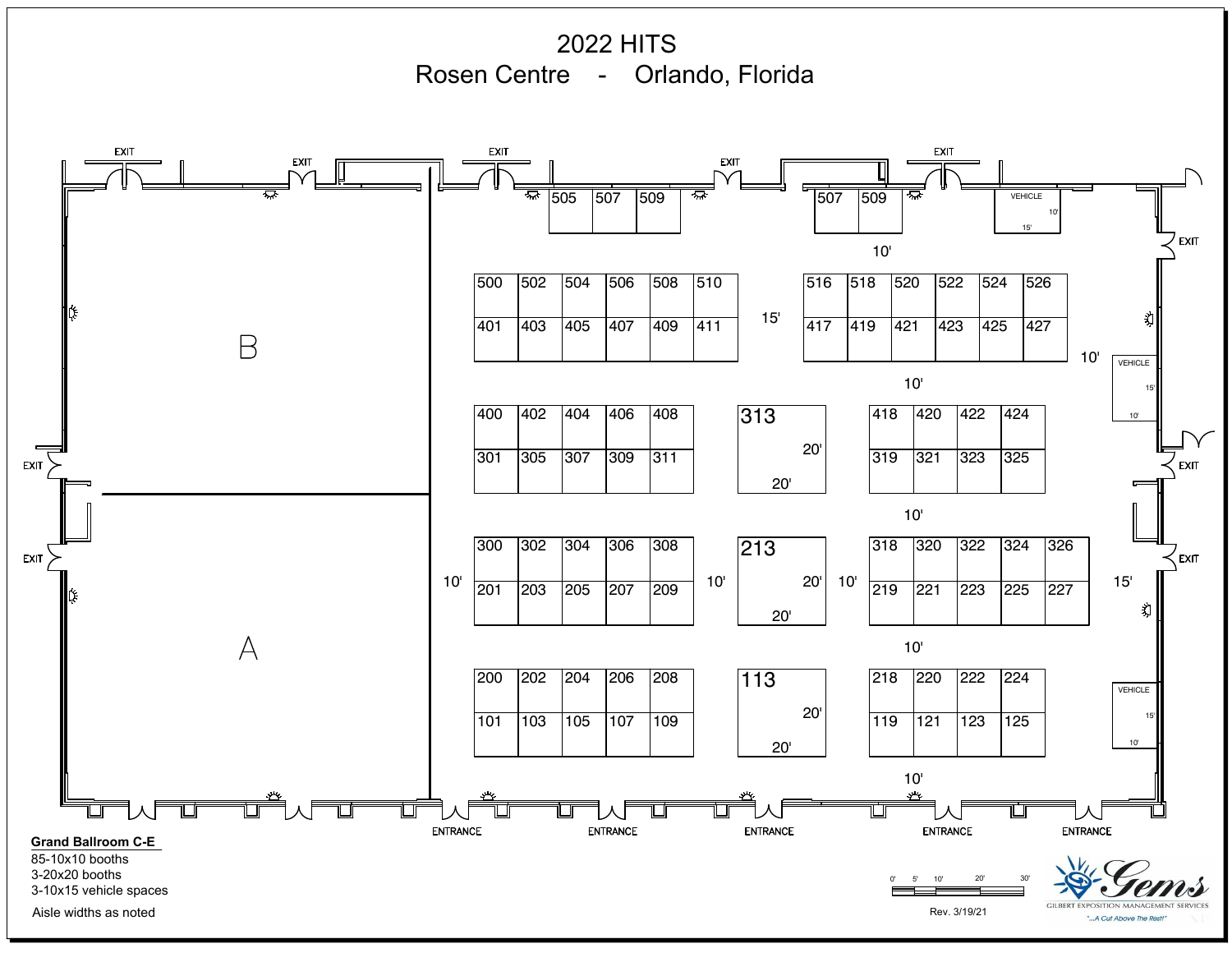

#### **HITS 2022 - Orlando, Florida**

### **HITS LEAD SPONSORSHIP- \$6,250.00 SOLD TO 360 K9 Group**

Our lead sponsorship is limited to one company. Your company will be promoted as the primary sponsor of HITS in all pre-event advertising and signage at the event.

Your company will receive:

- 20 x 20 pipe and drape booth. This includes tables, chairs and power access.
- 44 x 7 identification sign
- Company listing and live URL listening on the official HITS website.
- Networking opportunities at the HITS industry reception
- Special recognition at the HITS industry reception
- Prominent inclusion of your company logo in all pre-event marketing/advertising and on the event signage.
	- o Direct mailers to 15,000 qualified buyers
	- o Email blasts to over 18,000 canine professionals
	- o Social media marketing to 40,000 followers
	- o Special Recognition on HITS Radio Pod Cast
- Ten (10) HITS seminar passes for your most valued customers
- Color, full page advertisement in the event guide
- Collateral insert in the expo bags

At the networking conference reception, attendees and instructors will enjoy drinks and networking opportunities. The sponsor will have its logo displayed prominently at the event and have the opportunity to speak to the attendees personally. This is an opportunity to show your company's support for law enforcement and specifically, canine handlers. Your company will have the opportunity to personally thank those officers for the support of your products and for their service to the community.

#### **Event Guide Full Page Ad-** 8.5 X 11 Full Bleed High Resolution (300dpi) PDF \$250.00

#### **Classroom Sponsor- \$2,000.00**

Your company can sponsor one of five classrooms at HITS. Your logo will appear on the classroom doors when permitted by the hotel, on every HITS schedule, web page, event guide, email blasts and event signage. It will be viewed by every HITS attendee several times a day. We also include "in room" advertising for your company during the entire event.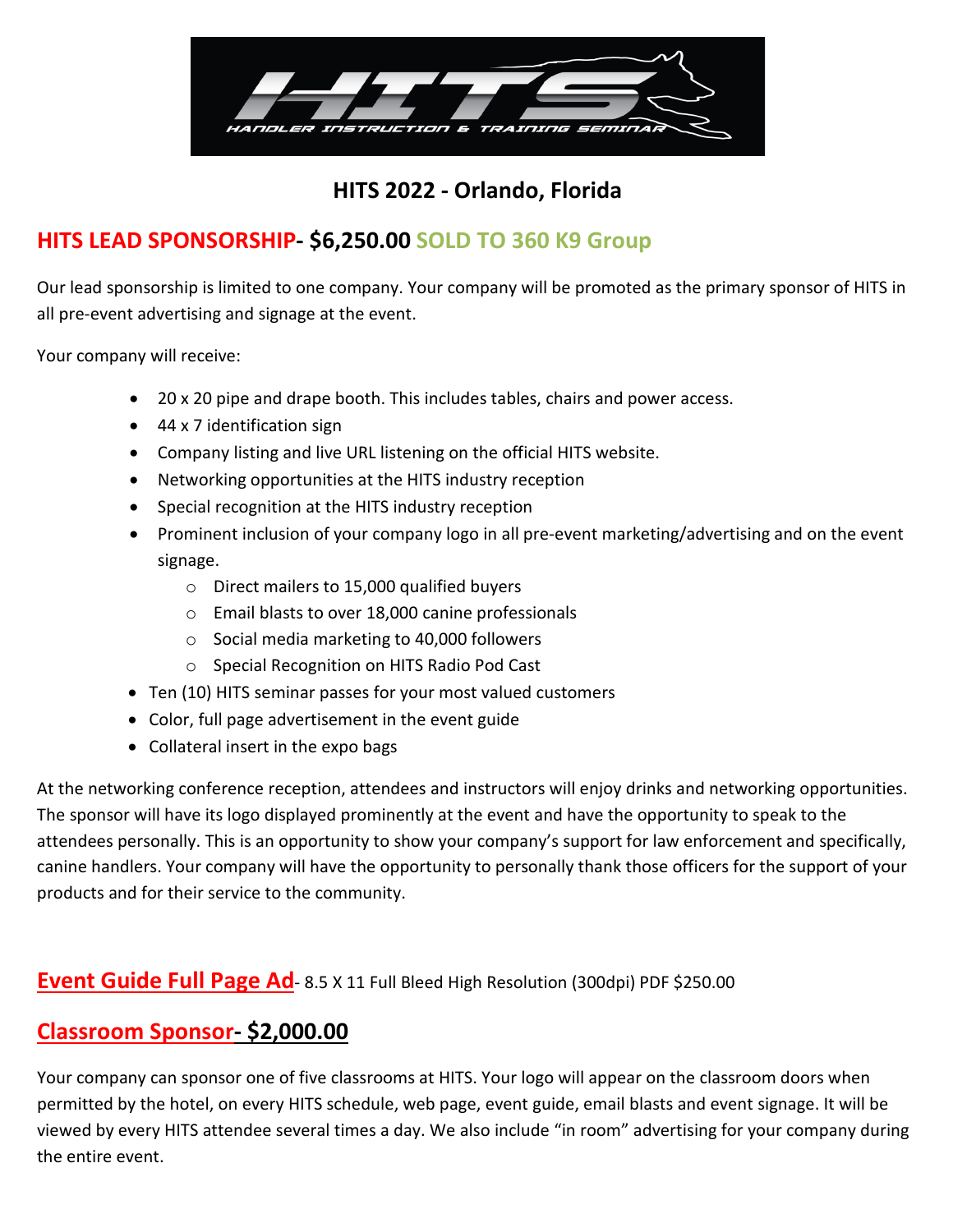#### **Premium Package \$1,495.00**

The highest designation possible, a HITS premium sponsorship provides maximum exposure to our influential audience.

- 10 x10 pipe and drape booth, includes a table, 2 chairs, a waste basket and power access at your booth. (Any additional items needed will have to be ordered from our event contractor)
- 44 x 7 identification sign
- Company listing and live URL listing on the official HITS website
- Networking opportunities at the HITS industry reception
- Prominent inclusion to your company logo in all pre-event marketing/advertising and event signage
	- o Direct mailers to 10,000 qualified buyers
	- o Email blasts to over 18,000 canine professionals
	- o Social media marketing to 40,000 followers
- Four (4) HITS seminar passes to be distributed to your best customers
- Opportunity for extra advertising for items donated to our free raffle night
- Opportunity for extra advertising for special offers, discounts, sale items at HITS

#### **CONFERENCE NETWORKING RECEPTION (during registration night) \$1,000.00**

- Receive pre-event marketing in email blasts, direct mail and on our HITS website
- Event signage, social media and email blasts denoting your contribution to the event

#### **LANYARDS- \$2,500.00 SOLD TO ACE K9**

These customized lanyards are for the attendee's name badges and everyone will wear your company logo throughout the event

#### **NAME BADGES- \$3,500.00 for equal billing on both sides, 2 company slots available**

• Our HITS name badges will be 4 x 6 inches in size. These professionally designed and printed name badges will be souvenir items for attendees that will hang around for many years. These names badges will display your company logo around the neck of every attendee at HITS

#### **HOTEL KEY CARDS- \$2000.00 per side OR \$3,500.00 if single sided**

• Your logo will customize the official key cards for HITS and be given to everyone who stays with us at the hotel. These cards will become souvenirs for our attendees to remember the event and you